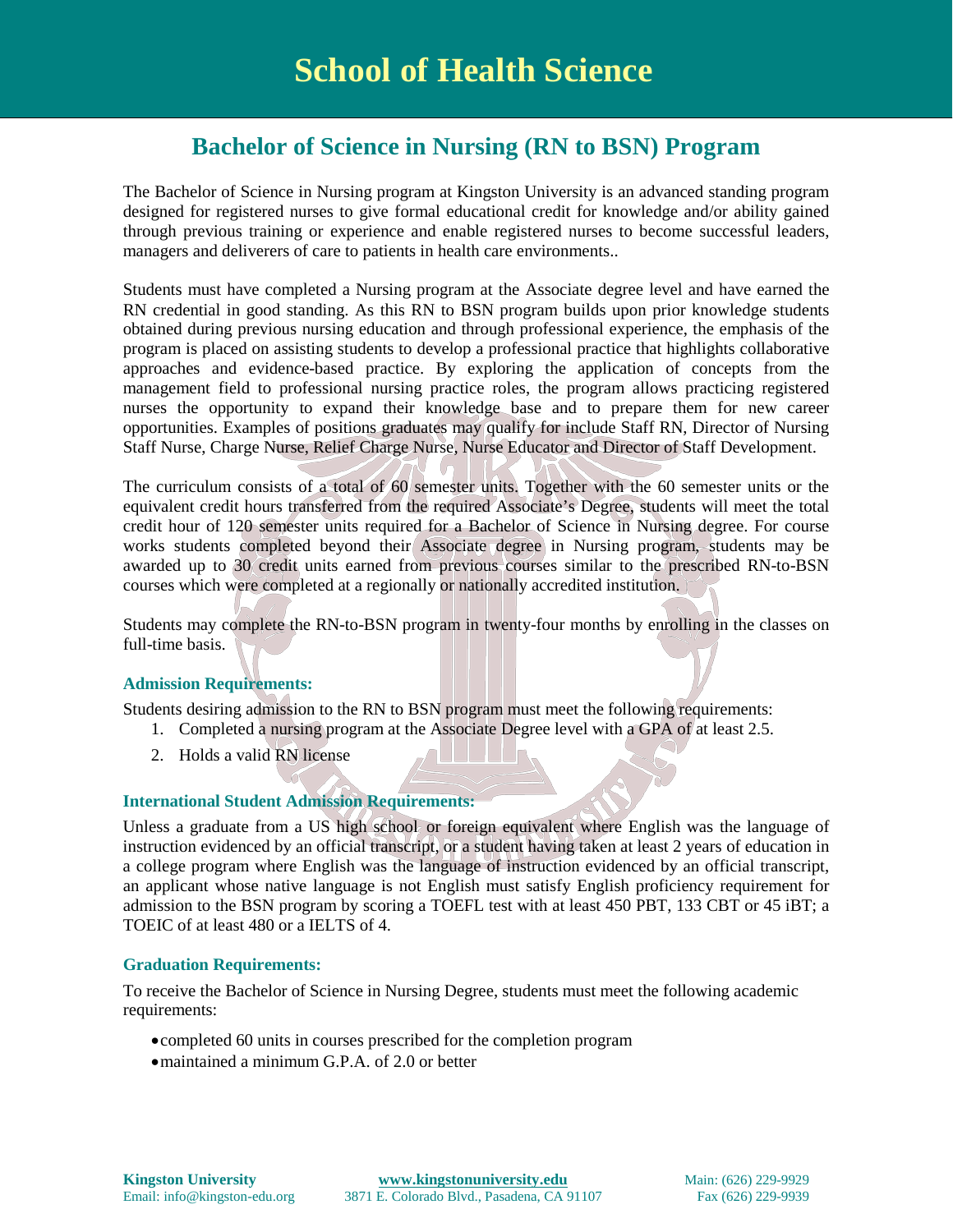

# **RN to BSN Curriculum**

Students may be admitted to the RN to BSN program after they have completed General Education courses or be enrolled, concurrently, in General Education courses, which must be completed prior to completion of the BSN program, and with a minimum G.P.A. attained must be of 2.0 or better. GE courses are offered at community/city colleges.

| Course No.     | Course Title                               | Credit Units |
|----------------|--------------------------------------------|--------------|
| HC 3010        | <b>Healthcare Informatics</b>              |              |
| HC 3140        | Introduction to Biostatistics              |              |
| <b>NS 3020</b> | <b>Cultural Competency in Nursing Care</b> |              |
| NS 3190        | Pathophysiology in Nursing                 |              |
| <b>NS 3200</b> | <b>Nursing Research</b>                    |              |
| <b>NS 3520</b> | <b>Assessment of Health and Wellness</b>   | 3            |
| NS4050         | <b>Legal Aspect of Nursing</b>             |              |
| NS 4500        | <b>Client Education</b>                    |              |
| NS 4530        | <b>Gerontology in Nursing Care</b>         |              |
| <b>NS 4700</b> | Nursing Leadership and Management          | 3            |
|                | <b>TOTAL</b>                               | 60           |

# **Semester Curriculum Structure for Bachelor of Science in Nursing Program - Normal Progress Sample**

|          |                |                                          |                 | Semester | Contact |
|----------|----------------|------------------------------------------|-----------------|----------|---------|
| Semester | Course No.     | Course Title                             |                 | Units    | Hours   |
| 1        | <b>HC3010</b>  | <b>Healthcare Informatics</b>            |                 | 3.0      | 45      |
|          | HC3020         | <b>Cultural Competent Nursing Care</b>   |                 | 3.0      | 45      |
|          | HC3140         | <b>Statistics in Nursing</b>             |                 | 3.0      | 45      |
|          |                |                                          | Subtotal        | 9.0      | 135     |
| 2        | NS3190         | Pathophysiology in Nursing               |                 | 3.0      | 45      |
|          | <b>NS 3200</b> | <b>Nursing Research</b>                  |                 | 3.0      | 45      |
|          | <b>NS 3520</b> | <b>Assessment of Health and Wellness</b> |                 | 3.0      | 45      |
|          | <b>NS 4050</b> | <b>Legal Aspect of Nursing</b>           |                 | 3.0      | 45      |
|          |                |                                          | <b>Subtotal</b> | 12.0     | 180     |
| 3        | NS4500         | <b>Client Education</b>                  |                 | 3.0      | 45      |
|          | <b>NS4530</b>  | Gerontology in Nursing Care              |                 | 3.0      | 45      |
|          | <b>NS4700</b>  | Nursing Leadership and Management        |                 | 3.0      | 45      |
|          |                |                                          | Subtotal        | 9.0      | 135     |

*Please read the "Notice to Prospective Degree Program Students" on next page.*